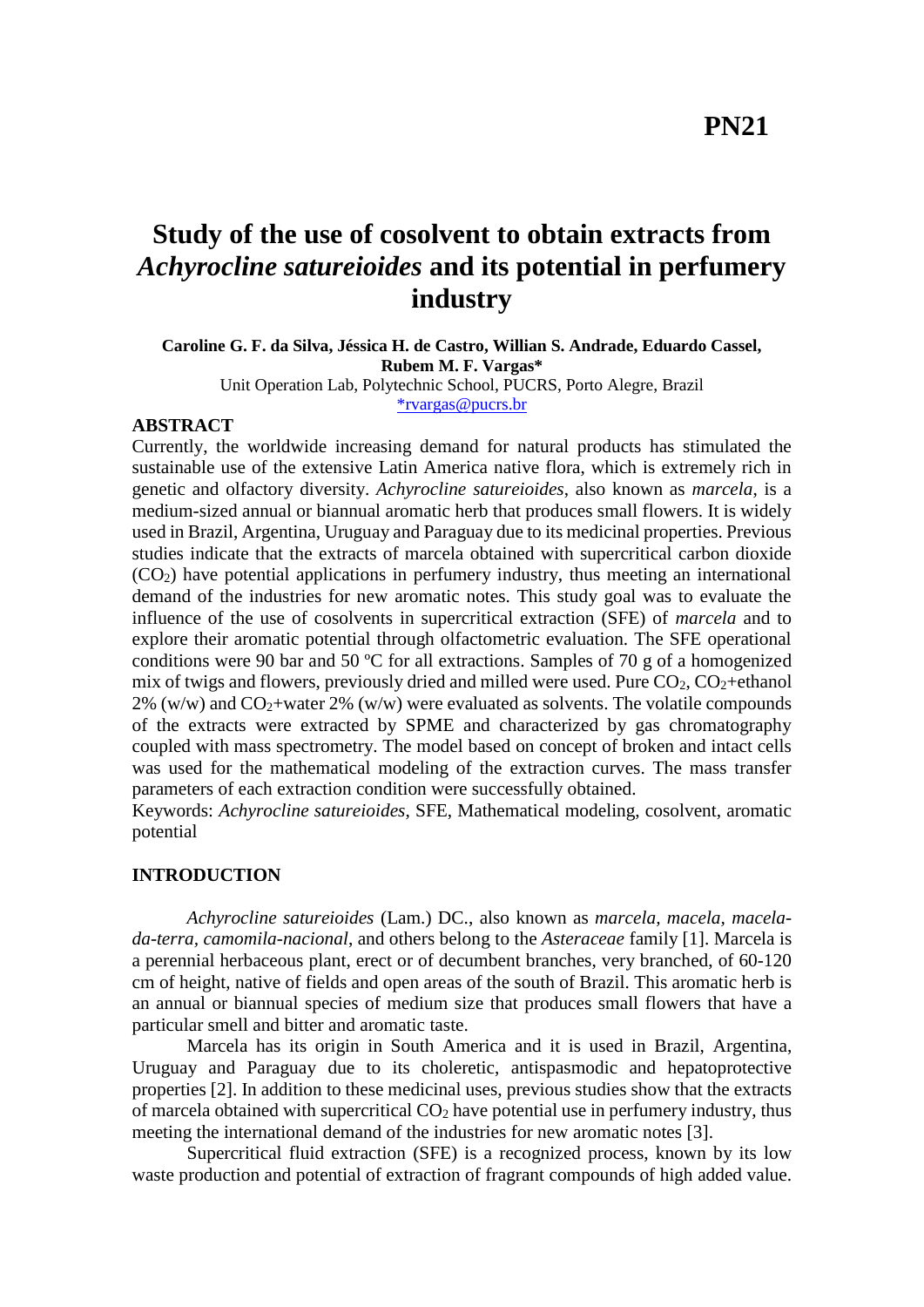The use of marcela extracts for perfumery applications was already investigated with the use of carbon dioxide  $(CO_2)$  as solvent in SFE process [3]. Thus, aiming at furthering this research, the goal of this is to investigate the influence of cosolvents in SFE of marcela and explore its aromatic potential through the olfatometric evaluation. The antioxidant activity of the extracts was also investigated using the DPPH method. In addition, the mathematical model based on the concept of intact and broken cells proposed by Sovová [4] was fitted to the experimental extraction data.

#### **MATERIALS AND METHODS**

The plant material used in the experiments was purchased from a supplier in the city of Santo Antônio da Patrulha in the state of Rio Grande do Sul. Dry aerial parts of *A. satureioides* consisted of inflorescences and branches were used as raw material. The plant was conditioned in plastic bags at room temperature in the Unit Operations Lab of the Polytechnic School of the Pontifical Catholic University of Rio Grande do Sul (PUCRS).

The samples were milled in an industrial blender (SKYMSEN) and the average particle diameter was evaluated with the used of sieves (ENDECOTTS).To determine the specific mass, the actual volume of the plant was measured using the gas pycnometry technique [5], using a multipicnometer (QUANTACHROME). The gas used was nitrogen and the mass of the sample used was 3.22 g. From the pressure drop established in the experiment, it is possible to determine the volume occupied by the sample applying Equation 1.

$$
V_S = V_C - V_R \left(\frac{P_1}{P_2}\right) - 1) \tag{1}
$$

Where,  $V_s$  is the volume of the sample,  $V_c$  is the volume of the cell,  $V_R$  is a reference volume of the equipment,  $P_1$  is the initial pressure and  $P_2$  is the final pressure. The specific mass is then determined by the ratio of the mass of the sample to its volume  $(V<sub>S</sub>)$ . The moisture of the samples was determined using a thermogravimetric scale (BEL ENGINEERING) at 60ºC.

The marcela extracts were obtained using a supercritical extraction pilot unit previously described in the literature [6]. The temperature and pressure operating conditions were, respectively, 323.15 K and 90 bar, similar to those used by Barroso [3] in the investigation of extracts obtained without the use of cosolvents and their potential in perfumery. Three solvent conditions were investigate: pure  $CO<sub>2</sub>$ ,  $CO<sub>2</sub>$ +ethanol (2%) w/w) and CO<sub>2</sub>+water (2% w/w), all at 2.77 x  $10^{-4}$  kg/s flow of CO<sub>2</sub>.

The extracts were characterized by gas chromatographic coupled with mass spectrometry, olfactometric analysis and antioxidant activity. The sampling of the volatile compounds was performed through solid phase micro extraction (SPME) in headspace. The extracts were dissolved in 2 mL of methanol in a 20 mL vial. The samples were heated at 50 °C during a total of 45 min, 30 min of equilibrium and 15 min of fiber exposure. The SPME fiber (50/30 mm DVB/Carboxen/PDMS) was conditioned at 270 °C for 30 min before use and then exposed to the headspace. SPME by headspace is widely used in the determination of volatile compounds, being used almost exclusively in food taste and aroma analysis [7].

GC–MS analysis was performed in a Agilent 7890A coupled to a mass spectrometer ( Agilent 5975C. The analytical column was a silica HP-5MS silica capillary column with a stationary phase of 5% phenyl and 95% methyl silox (30m x 250μm i.d., 0.25μm phase thickness). The conditions of the chromatograph used for analysis were as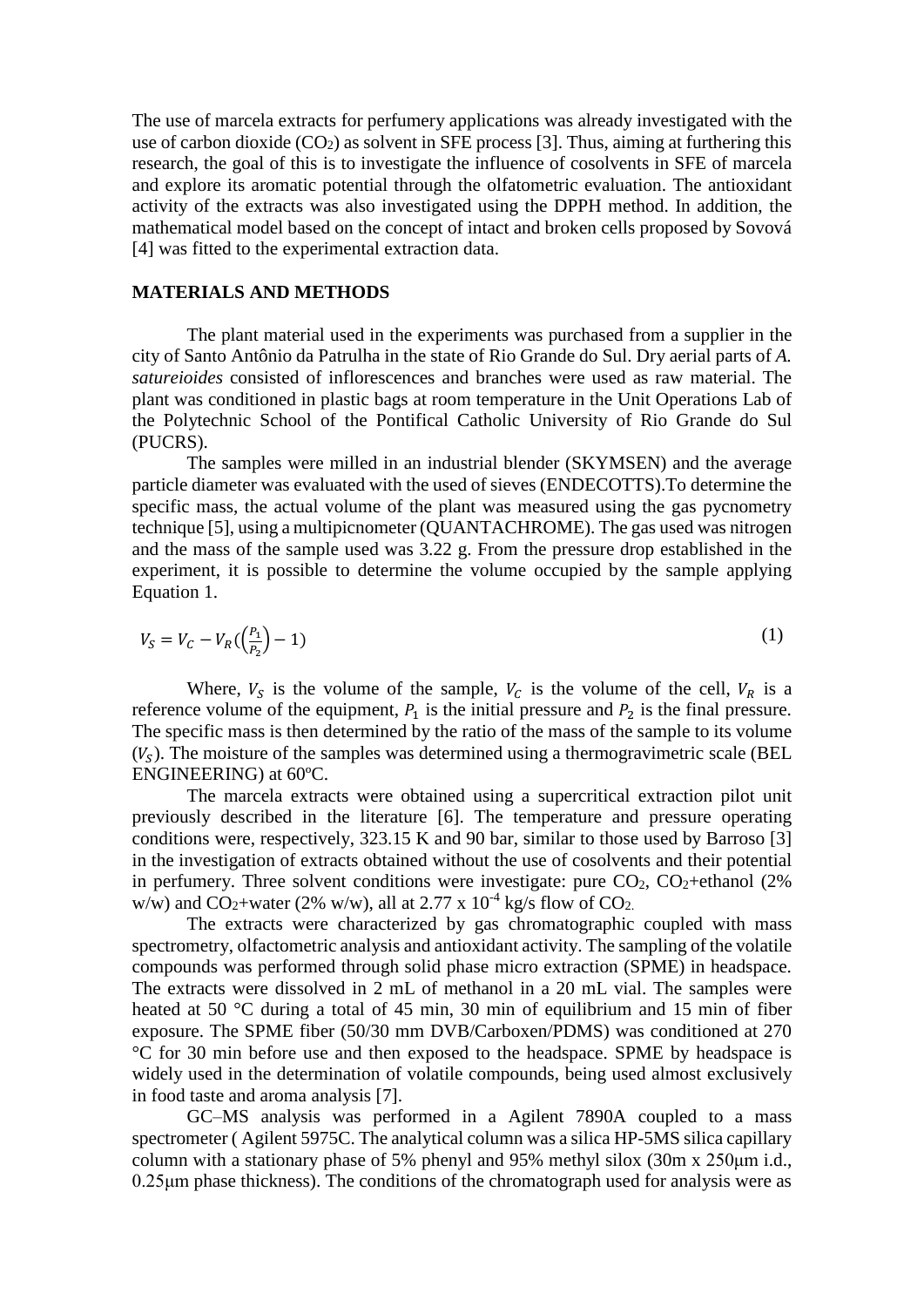follows: column temperature in the oven, 60  $^{\circ}$ C for 4 minutes, increasing at 5  $^{\circ}$ C/min to 180 °C, 20 °C/min to 250°C, and 250 °C for 5 min; injector temperature, 250 °C; injection mode, splitless; injection with SPME fiber; the carrier gas was helium with flow rate 0.8 mL/min; the interface temperature, 280 °C; MS EI mode; EI voltage, 70 eV; range of acquisition masses, m/9z 40-450. The compounds were identified by comparing their retention times in the column used, determined from a series of n-alkanes (C8-C20), with those of pure standards or reported in the literature [8]. A comparison of the mass spectra was also performed to confirm the identity of the compounds.

Olfactometry analysis [9] was performed by a team of seven trained assessors that evaluated the extracts of interest as to their applicability in the perfumery, indicating their intensity according to a provided odor scale. The odor scale used was as follows:  $1 = no$ value;  $2 =$  little value;  $3 =$  interesting;  $4 =$  very interesting;  $5 =$  exceptional. Regarding the qualitative attributes, the extracts were evaluated for the presence of odor. Notes equal to or greater than 4 indicate that the product analyzed has high potential for use in perfumery.

The antioxidant activity was investigated using the DPPH method, which is based on the capture of the DPPH (2,2-diphenyl-1-picryl-hydrazyl) radical by antioxidants, producing a decrease in absorbance at 515 nm [10]. From an initial solution of DPPH (60 μM), DPPH solutions in methanol were prepared by varying the concentration of 10 μM to 50 μM DPPH. DPPH is reduced, changing from violet to light yellow when reacting with an antioxidant component. The reaction time between marcela extracts and DPPH was 60 min. The absorbance was read at 515 nm in a spectrophotometer (BIOSPECTRO SP-220, Brazil). The calibration curve of the DPPH ( $R^2$  = 0.9988) was obtained according to a methodology already described in the literature [11]. Based on these data, it was possible to determine the antioxidant activity ( $g_{\text{extract}}/g_{\text{DPPH}}$ ) and  $IC_{50}$  ( $g_{\text{extract}}/L_{\text{DPPH}}$ ), which is the amount of extract necessary to reduce the initial concentration of DPPH by 50%.

For the mathematical modeling of the process, the model based on the concept of intact and broken cells proposed by Sovová [4] was used. This model describes the process considering a cylindrical extractor vessel where the solvent flows in the axial direction with a certain superficial velocity  $(u)$  through a bed containing the raw material to be extracted. The size of the particles and their initial concentration of solute are considered homogeneous. Another hypothesis is that the pressure and temperature in the bed are constant. The author presented the solution depending on the period of extraction according to Eq. (2).

$$
e = \begin{cases} qy_r[1 - exp(-Z)], & q < q_m \\ y_r[q - q_m exp(z_w - Z)], & q_m \le q \le q_n \\ x_0 - \frac{y_r}{W} \ln \left\{ 1 + \left[ exp\left(W\frac{x_0}{y_r} - 1\right) exp[W(q_m - q)]\frac{x_k}{x_0} \right] \right\}, & q \ge q_n \end{cases}
$$
(2)

Where

$$
Z = \frac{k_f a_0 \rho}{\dot{q}(1 - \epsilon)\rho_s} \tag{3}
$$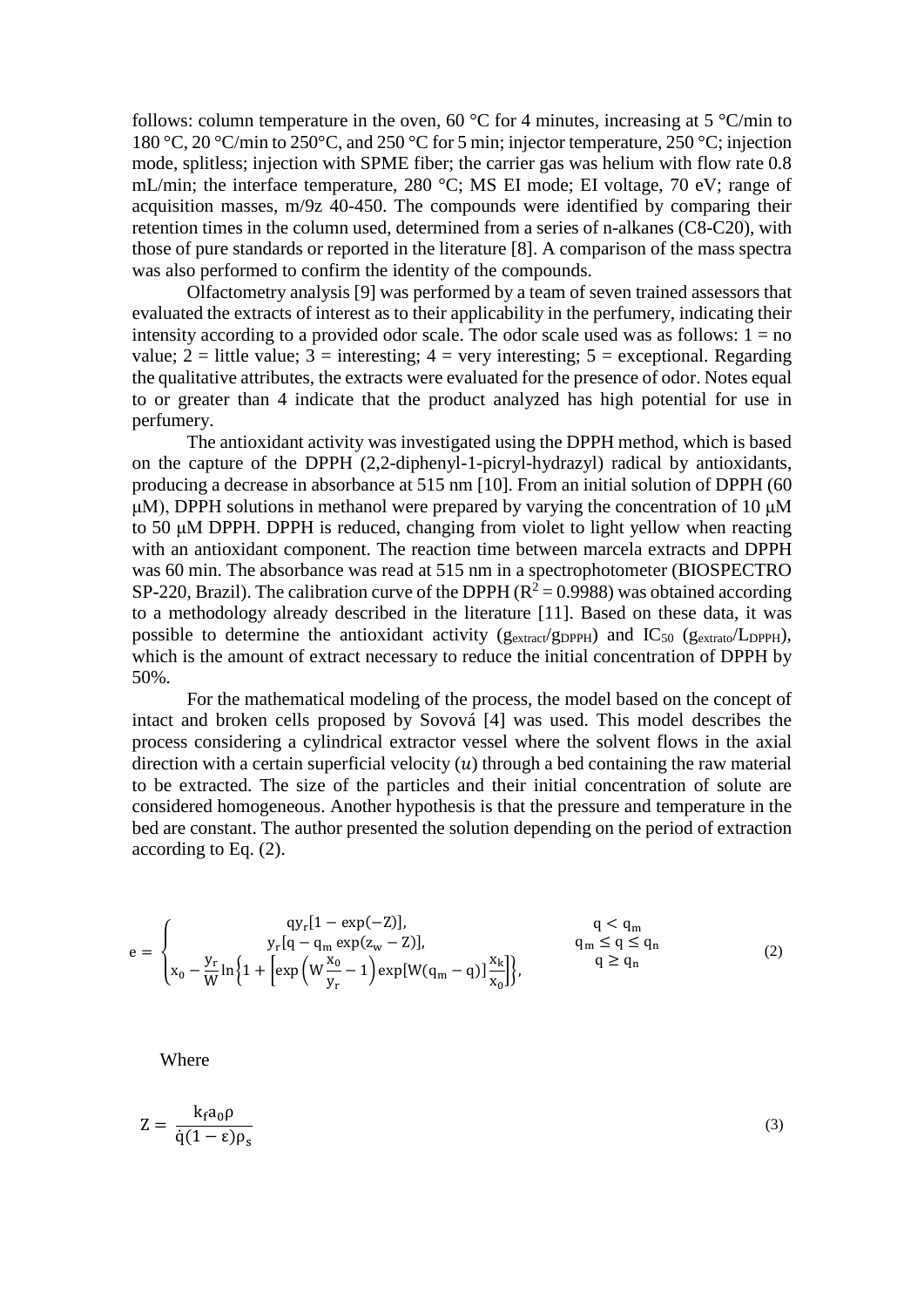$$
W = \frac{k_s a_0}{\dot{q}(1-\epsilon)}
$$

And for a spherical particle the specific area is expressed by:

$$
a_0 = \frac{6(1 - \varepsilon)}{d} \tag{5}
$$

In the above equations  $\rho$  is the density of the fluid phase,  $\rho_s$  is the density of solid phase,  $\varepsilon$  the bed porosity, t is the time of extraction,  $y_r$  is the solubility, Z and W are parameters for the fast and slow period, respectively, and are directly proportional to the mass transfer coefficients of each phase, respectively ;  $k_f$  and  $k_s$  are the mass transfer coefficients of fluid and solid phases. The specific amount of solvent is defined as  $q$  and the subscripts  $m$  and  $n$  correspond to the beginning of extraction inside of particles and the ending of the extraction of solute within easy reach, respectively, while q represents the rate of solvent mass ratio. The term  $z_w$  corresponds to the boundary coordinate between fast and slow extraction;  $u$  is the superficial velocity of the solvent. The prediction of these parameters allows simulation of the extraction yield, altering other experimental conditions such as extractor volume, bed porosity, particle size, among others.

#### **RESULTS**

The average particle diameter value was considered 0.195 mm, the specific mass 734.5 kg/m<sup>3</sup> and humidity was 4.30%. The accumulated mass obtained using  $CO<sub>2</sub>$ ,  $CO<sub>2</sub> +$ ethanol and  $CO<sub>2</sub> +$ water are presented in Table 1.

| Table 1 - Extraction of A. saturetoides. |                 |                |             |
|------------------------------------------|-----------------|----------------|-------------|
|                                          | CO <sub>2</sub> | $CO2 +ethanol$ | $CO2+water$ |
| Mass of Extract $(g)$                    | 2.23            | 0.31           | 0.11        |

The extraction with pure  $CO<sub>2</sub>$  as solvent, the mass of extract was superior to those obtained for the extractions with the addition of cosolvent. The lowest mass obtained was using water as the cosolvent. Comparing the water and ethanol cosolvents, the water has a higher dielectric constant compared to other cosolvents generally used in the supercritical extraction, thus presenting greater polarity, which may have caused a decrease in the overall mass of the extracts.

GC-MS analysis allowed the identification of the volatile compounds present in the extracts obtained from  $A$ . *satureioides*. In the extract sample obtained with  $CO<sub>2</sub>$ without the use of cosolvents 21 compounds were identified; in the sample with extract obtained from  $CO_2$ +ethanol, 19 compounds were identified; and in the sample with extract obtained from  $CO<sub>2</sub> + water$ , 13 compounds were identified. Table 2 shows the percentage composition of the compounds in each extract.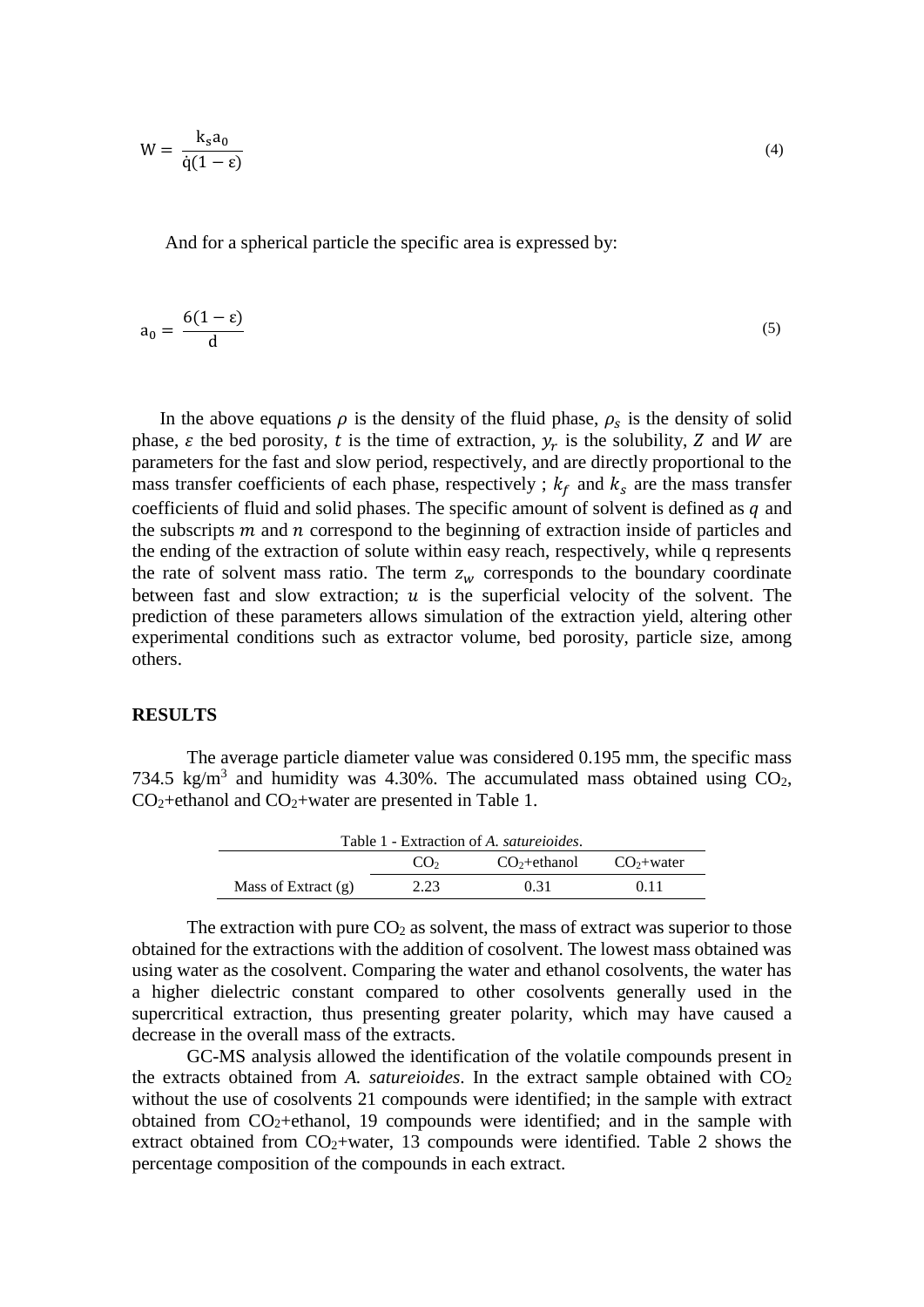|                                                  | CO <sub>2</sub> | obthon of volume homin, bann cromes extracts<br>$CO2+ethanol$ | $CO2+water$ |
|--------------------------------------------------|-----------------|---------------------------------------------------------------|-------------|
| Compound                                         |                 | Area $(\% )$                                                  |             |
| Copaene $\langle \alpha - \rangle$               | 6.377           | 2.398                                                         |             |
| Gurjurene $<\!\alpha$ ->                         | 0.096           |                                                               |             |
| Caryophyllene <e-></e->                          | 32.027          | 22.064                                                        | 9.356       |
| Aromadendrene                                    | $\blacksquare$  | 2.306                                                         |             |
| Humulene $<\!\alpha$ ->                          | 5.935           | 8.718                                                         | 4.039       |
| Caryophyllene<(E)->                              | 1.14            | 1.900                                                         |             |
| Cadiana-1(6), 4-diene $\langle$ trans- $\rangle$ | 0.123           | 0.359                                                         |             |
| Muurulene $<\gamma$ ->                           | 2.562           | 3.497                                                         | 1.633       |
| Amorphene $<\!\alpha$ ->                         | 0.251           | 0.356                                                         |             |
| Selinene < $\beta$ ->                            | 0.973           | 3.658                                                         |             |
| Guaiene $\langle cis-\beta \rangle$              |                 | 0.137                                                         |             |
| Viridiflorene                                    | 2.168           | 6.180                                                         |             |
| Muurolene $<\!\alpha\!>$                         | 3.95            | 5.274                                                         | 2.446       |
| Cadinene $<\gamma$ ->                            | 4.159           |                                                               | 4.001       |
| Cadinene $<\delta$ ->                            | 16.478          | 24.190                                                        | 16.689      |
| Zonarene                                         | 1.141           |                                                               |             |
| Cadina-1,4-diene <trans-></trans->               | 1.312           | 1.300                                                         |             |
| Cadinene $<\!\alpha$ ->                          | 1.526           |                                                               | 0.289       |
| Calacorene $<\!\alpha$ ->                        | 1.72            | 2.893                                                         | 0.795       |
| Caryophyllenyl alcohol                           |                 | 0.318                                                         |             |
| Caryolan-8-ol                                    | 0.31            |                                                               |             |
| Caryophyllene oxide                              | 2.554           | 1.981                                                         | 8.283       |
| Cubenol<1-epi->                                  | 0.897           | 0.598                                                         | 2.545       |
| Cadinol <epi-<math>\alpha-&gt;</epi-<math>       |                 |                                                               | 4.149       |
| Cadinol $<\!\alpha$ ->                           |                 | 0.100                                                         | 0.555       |
| Cadalene                                         | 0.382           |                                                               | 0.311       |
| Total identified (%)                             | 98.758          | 99.767                                                        | 83.112      |

Table 2 - Composition of volatile from *A. satureioides* extracts.

In extracts obtained without cosolvent, the major component is Caryophyllene <E-  $> (32.027\%)$ , followed by Cadinene < $\delta$ - $> (16.478\%)$  and Copaene < $\alpha$ - $> (6.377\%)$ . In the extracts obtained with the use of ethanol as cosolvent, the major component is Cadinene  $\langle \delta \rangle$  (24,190%), followed by Caryophyllene  $\langle E \rangle$  (22,064%) and Humulene  $\langle \alpha \rangle$ (8.718%). In the extracts obtained with the use of water as cosolvent, the major compound is Cadinene  $\langle \delta \rangle$  (16.689%), followed by Caryophyllene  $\langle E \rangle$  (9.356%) and Caryophyllene oxide (8.283%).

The descriptive olfactometric analysis of the aromatic properties of the marcela extracts was based on the detection and description of their sensorial aspects. The results of the olfactometric analysis are shown in Table 3.

| Table 5 - Offactument y analysis of extracts of A. <i>summentes</i> . |                 |                 |             |
|-----------------------------------------------------------------------|-----------------|-----------------|-------------|
|                                                                       | CO <sub>2</sub> | $CO_2$ +ethanol | $CO2+water$ |
|                                                                       | aroma intensity |                 |             |
| spice / aromatic herb / sweet / herbal                                |                 |                 |             |
| spice / aromatic herb / sweet / herbal                                |                 |                 | -           |
| spice / aromatic herb / sweet / wood                                  |                 |                 |             |

Table 3 - Olfactometry analysis of extracts of *A. satureiodes*.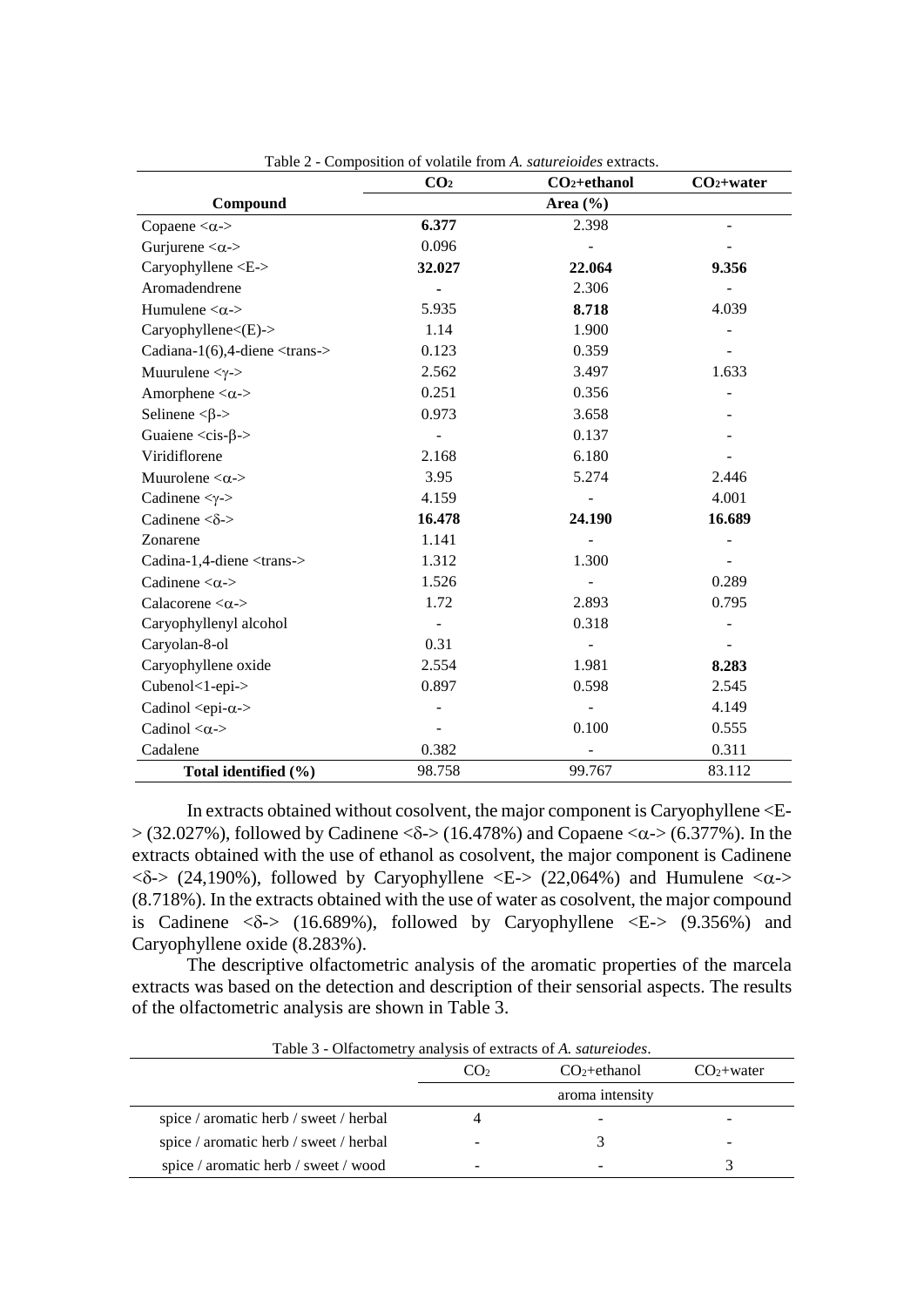All samples presented potential use in perfumery, but the extract obtained without the use of cosolvents was classified as a high interest for perfumery due to its grade 4 out of 5. The odor of spice, aromatic and sweet herbs was detected in all extracts, but with different intensity. In addition,  $CO<sub>2</sub>$  and  $CO<sub>2</sub>$ +ethanol extracts show herbal odor in different intensity, while the  $CO<sub>2</sub>$ +water extract has a wood odor. A comparison of odors resulting from olfactometric analysis can be done with the odor of the major compounds of each extraction as they influence the overall odor of the extract. The characteristic odor of these compounds is shown in Table 4.

| Table 4 - Aroma of the major compounds. |                     |  |  |
|-----------------------------------------|---------------------|--|--|
| Compound                                | Aroma               |  |  |
| Copaene $<\alpha$ ->                    | wood, spices        |  |  |
| Caryophyllene $\langle E - \rangle$     | wood, spice         |  |  |
| Cadinene $<\delta$ - $>$                | thyme, remedy, wood |  |  |
| Humulene $<\!\alpha$ ->                 | wood                |  |  |
| Caryophyllene oxide                     | herb, sweet, spices |  |  |

The antioxidant activity (AA) of the extracts of *A. satureioides* results are presented in Table 5.

| Table 5 - Antioxidant activity in marcela extracts. |                 |               |             |
|-----------------------------------------------------|-----------------|---------------|-------------|
|                                                     | CO <sub>2</sub> | $CO2+ethanol$ | $CO2+water$ |
| $IC_{50}$ (g/L)                                     | 9.6656          | 2.1254        | 2.773       |

Considering that the lower the value of  $IC_{50}$  the higher the AA of the analyzed extract, it can be observed that extracts obtained with the use of cosolvents could obtain a higher AA. The lowest AA is presented when there is no use of cosolvents in the supercritical extraction, while the highest AA occurs with the use of  $CO<sub>2</sub>+\text{ethanol}$ .

The yield *vs* time curves were obtained for each extraction condition and are presented in Figure 1 along with the mathematical model curves. The parameters estimated are shown in Table 6.

| Table 6 - Estimated parameters for each extraction. |         |                 |               |             |
|-----------------------------------------------------|---------|-----------------|---------------|-------------|
|                                                     |         | CO <sub>2</sub> | $CO2+ethanol$ | $CO2+water$ |
| $\mathbf{R}^2$                                      |         | 0.9991          | 0.9953        | 0.9987      |
| xk                                                  |         | 0.0080349       | 0.0018538     | 0.0010853   |
| yr                                                  |         | 0.12309         | 0.021422      | 0.00032891  |
| Z                                                   |         | 0.11959         | 0.017547      | 0.0010218   |
| W                                                   |         | 0.38688         | 0.16082       | 0.35301     |
| kf                                                  | $m s-1$ | 2.73E-09        | $3.22E-10$    | $2.33E-11$  |
| ks                                                  | $m s-1$ | 3.43E-09        | 1.43E-09      | 3.13E-09    |

Observing that the correlation all coefficient  $R^2$  are greater than 0.9950 for all the extraction conditions, it can be affirmed that the curve modeled by the equations proposed by Sovová in the chosen mathematical model [4] describes satisfactorily the experimental data of the curve of supercritical extraction of crude extract expressed in %  $g_{\text{extract}}/g_{\text{plant}}$ , as a function of time in minutes.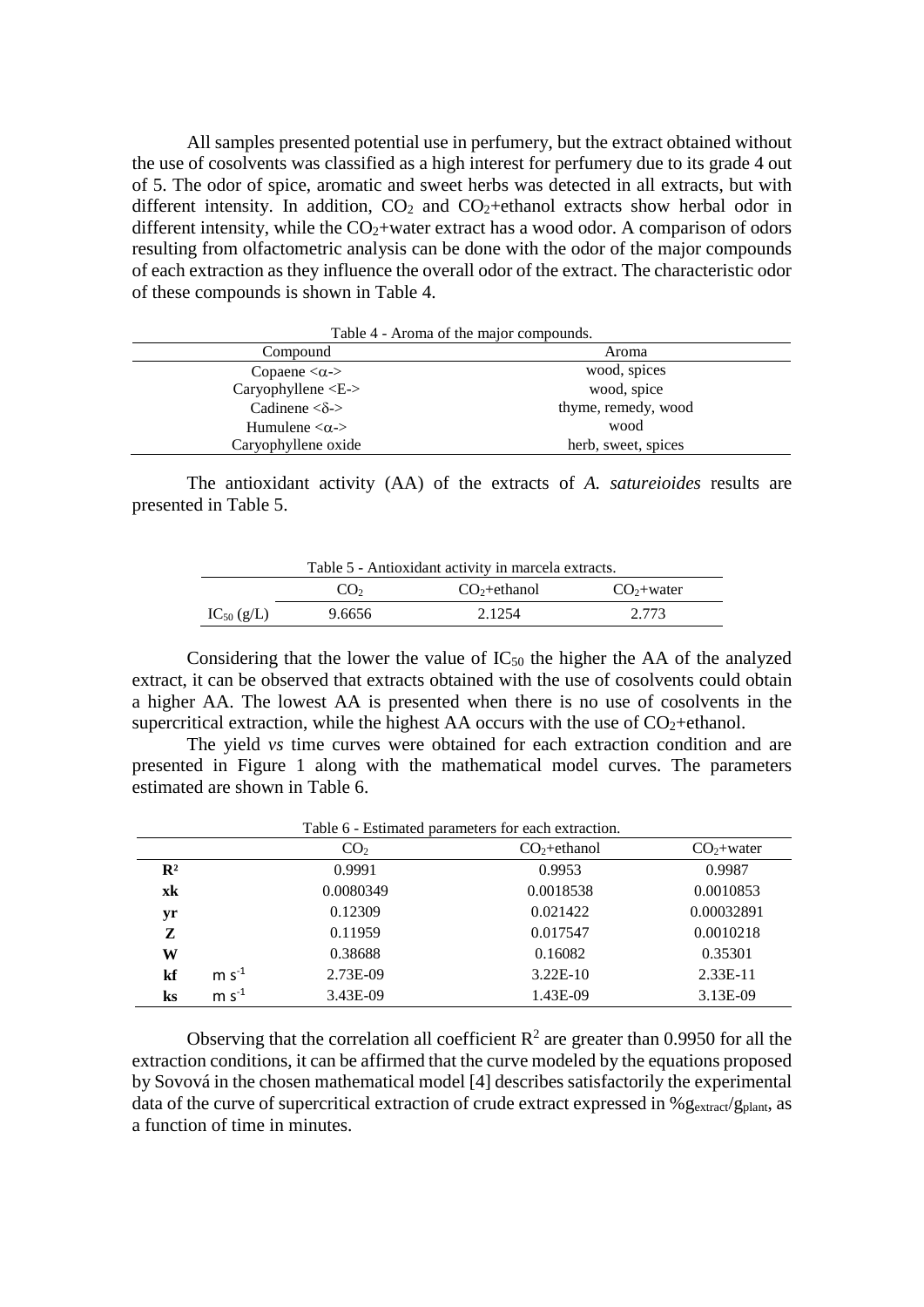

Figure 1 - Yield curve for the supercritical extraction of *A. satureioides.*

Mathematical model ( $\cdots$ ) and experimental data: pure CO<sub>2</sub> ( $\bullet$ ), CO<sub>2</sub>+ethanol ( $\blacktriangle$ ) and CO<sub>2</sub>+ water ( $\blacksquare$ ).

## **CONCLUSION**

This evaluated the influence of the use of cosolvents on the SFE of *A. satureioides* and explored its aromatic potential through olfactometric analysis. The chromatographic analysis showed that the use of cosolvents in obtaining extracts of marcela influences its final composition. The olfactory analysis indicated that the extracts obtained without cosolvent have a very interesting odor, and the extracts obtained with cosolvent also presented interesting odor at a lower intensity, according to the odor scale used. The antioxidant activity was also dependent on the use of cosolvents: the extracts obtained with cosolvents had a better antioxidant activity compared to the extract obtained without cosolvents. The mathematical model based on the concept of intact and broken cells fitted well the experimental data, thus, it can be concluded that the chose mathematical model [4] was adequate to simulate the supercritical extraction process of *A. satureioides*.

## **ACKNOWLEDGEMENTS**

This work was supported CAPES (Coordenação de Aperfeiçoamento de Pessoal de Nível Superior, Brasil) and CNPQ - National Council for Scientific and Technological Development.

#### **REFERENCES**

[1] LORENZI, H.; MATOS, F. J. A., Plantas medicinais no Brasil: nativas e exóticas, 2ed., São Paulo: Instituto Plantarum, 2008. 544p.

[2] TOURSARKISSIAN, M. Plantas medicinales de la Argentina, Buenos Aires: Hemisferio Sur, 1980, p. 67 - 178.

[3] BARROSO, M. S. T., Estudo sobre processos de obtenção de extratos de *Achyrocline satureioides* (Lam) DC. e sua potencialidade na perfumaria, Porto Alegre, Dissertação.